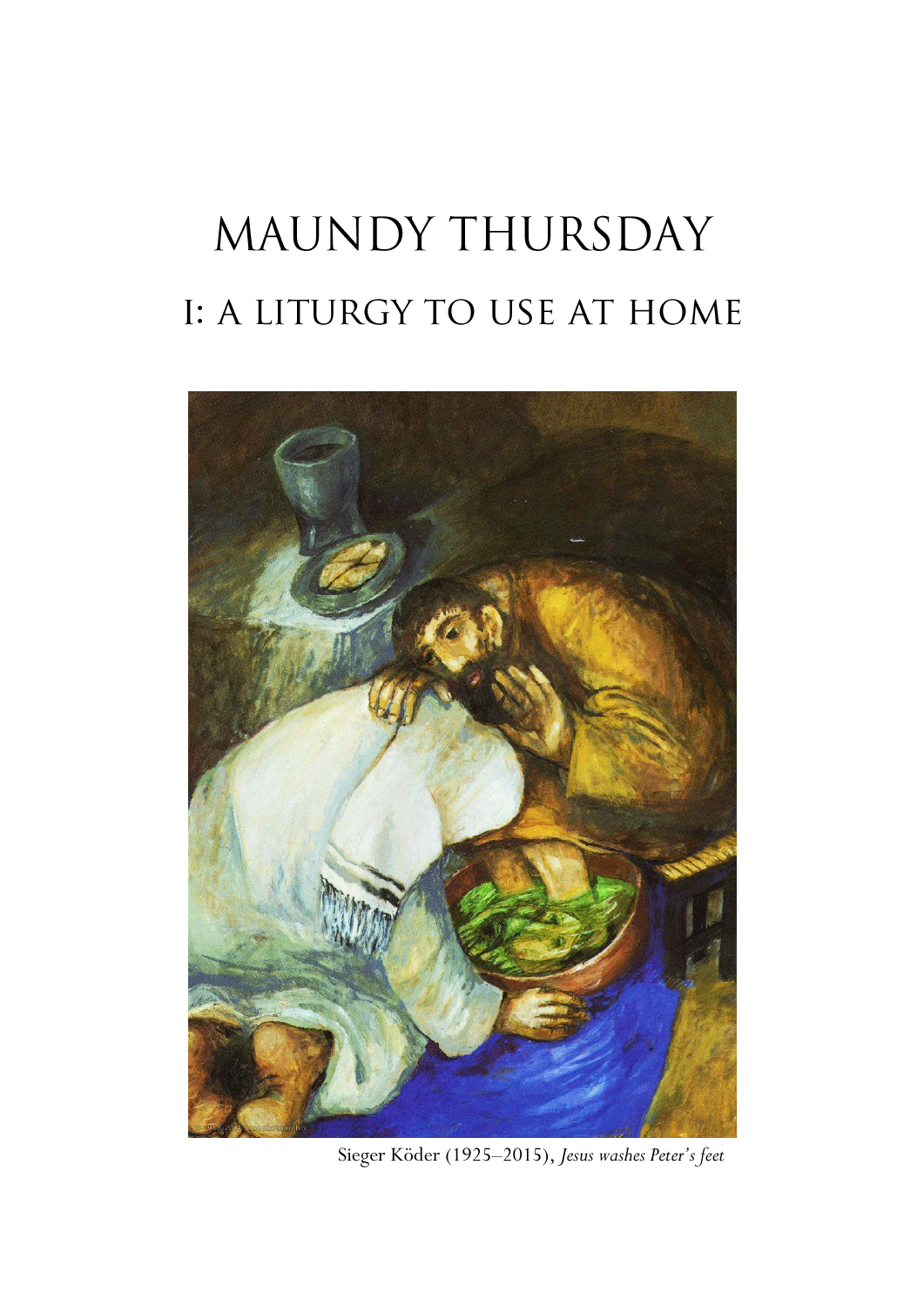#### INTRODUCTION

Maundy Thursday is the start of the Sacred Triduum, the three days forming the climax of our Passiontide journey, when we reflect on the last moments of Christ on earth. Usually it is a time when we greatly value being together as a community in church – but this year things are very different. This leaflet offers some material for praying at home that you may find helpful. Please do not feel that you need to use all of it. You may like to focus mostly on the words of the liturgy, or to spend more time with the visual images or the music.

 As Holy Week invites us to fall in step with Jesus, we pray that we might walk humbly as Jesus did and, with hearts like his, reach out to all who are burdened by grief, anxiety or pain at this time. We also pray for one another in the cathedral and parish church congregations, for our loved ones, and for the communities in which we live. As we journey through these next three days, we keep our eyes on Jesus, even if we find our journey less orderly than before.

If you are using this resource on your screen, it should be possible to access the clips to the music items (delivered by YouTube) simply by clicking on them. If you have printed it out as a leaflet, a list of the clips is given below. Sometimes the clips begin with an advert, but you should be able to skip this after a few seconds.

https://www.youtube.com/watch?v= KxdBiNp2vU

William Byrd, Ave Verum Corpus (Gesualdo Six) [https://www.youtube.com/watch?v=f9P\\_RyHWdVs](https://www.youtube.com/watch?v=f9P_RyHWdVs)

Ola Gjeilo, Ubi caritas et amor (Voces 8) <https://www.youtube.com/watch?v=JnfJL-fFMbU>

John Rutter, The Lord Bless you and Keep You (Cambridge Singers) <https://www.youtube.com/watch?v=DdGPnR-KyHE>

John Stainer, God so loved the world (Choir of St Paul's Cathedral) <https://www.youtube.com/watch?v=X5Akz6J8Rw0> William Byrd, Kyrie eleison, Mass for Four Voices (Tallis Scholars)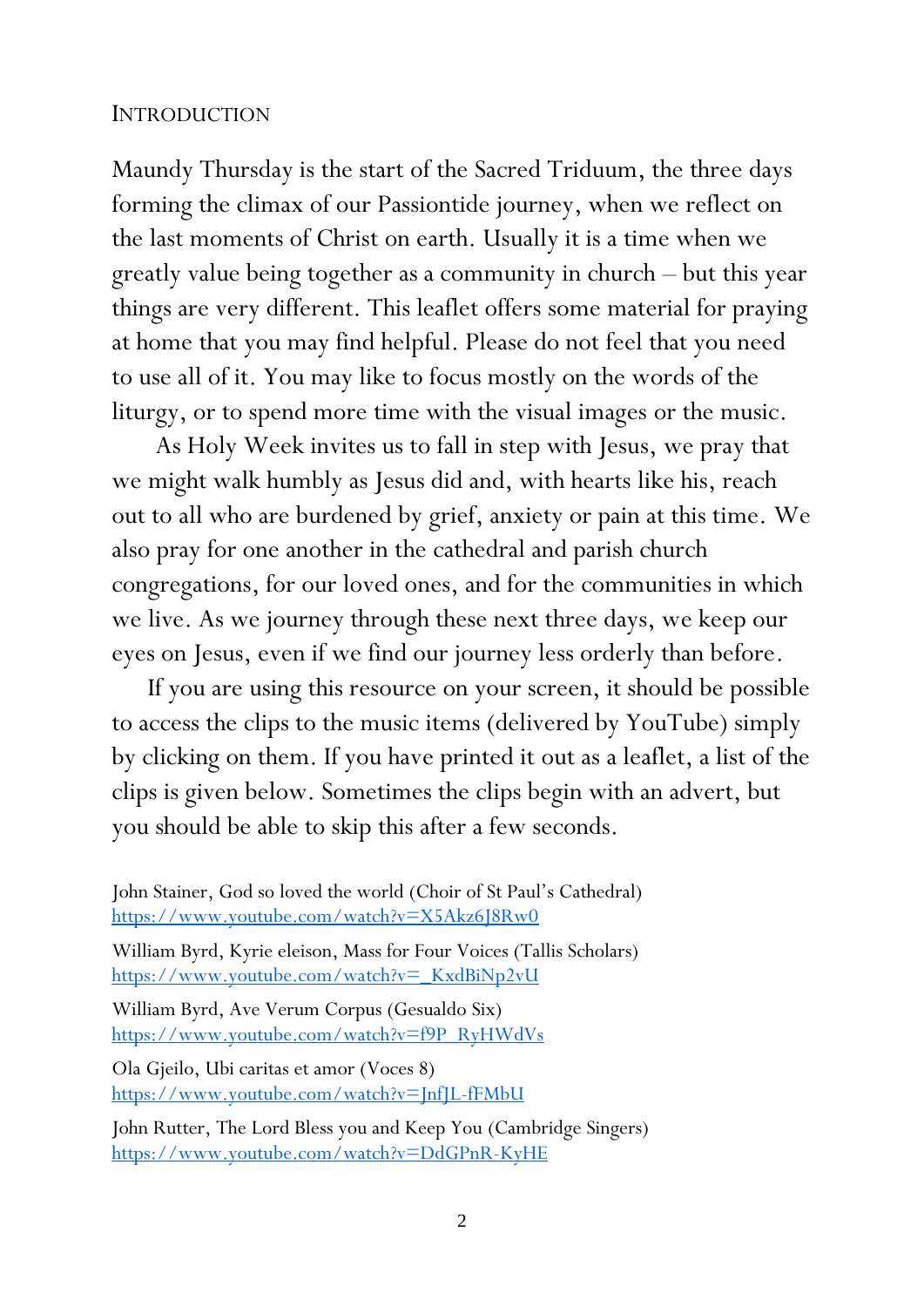### PREPARATION

*Take a moment in quiet to acknowledge God's presence with you.*

[John Stainer, God so loved the world \(St Paul's Cathedral Choir\)](https://www.youtube.com/watch?v=X5Akz6J8Rw0)

God so loved the world, that he gave his only begotten Son, that whoso believeth in him should not perish, but have everlasting life. For God sent not his Son into the world to condemn the world; but that the world through him might be saved. (John 3: 16, 17)

In the name of the Father, and of the Son, and of the Holy Spirit. **Amen.**

### PRAYERS OF PENITENCE

Our Lord Jesus Christ says: 'If you love me, keep my commandments. Unless I wash you, you have no part in me.' Let us confess to almighty God our sins against his love, and ask him to cleanse us.

[William Byrd, Kyrie Eleison from the Mass for Four Voices \(Tallis Scholars\)](https://www.youtube.com/watch?v=_KxdBiNp2vU)

Have mercy on us, O God, in your great goodness; according to the abundance of your compassion blot out our offences. **Lord, have mercy**.

Against you only have we sinned and done what is evil in your sight. **Christ, have mercy**.

Purge us from our sin and we shall be clean; wash us and we shall be whiter than snow. **Lord, have mercy.**

**Holy God, holy and strong, holy and immortal, have mercy upon us. Amen.**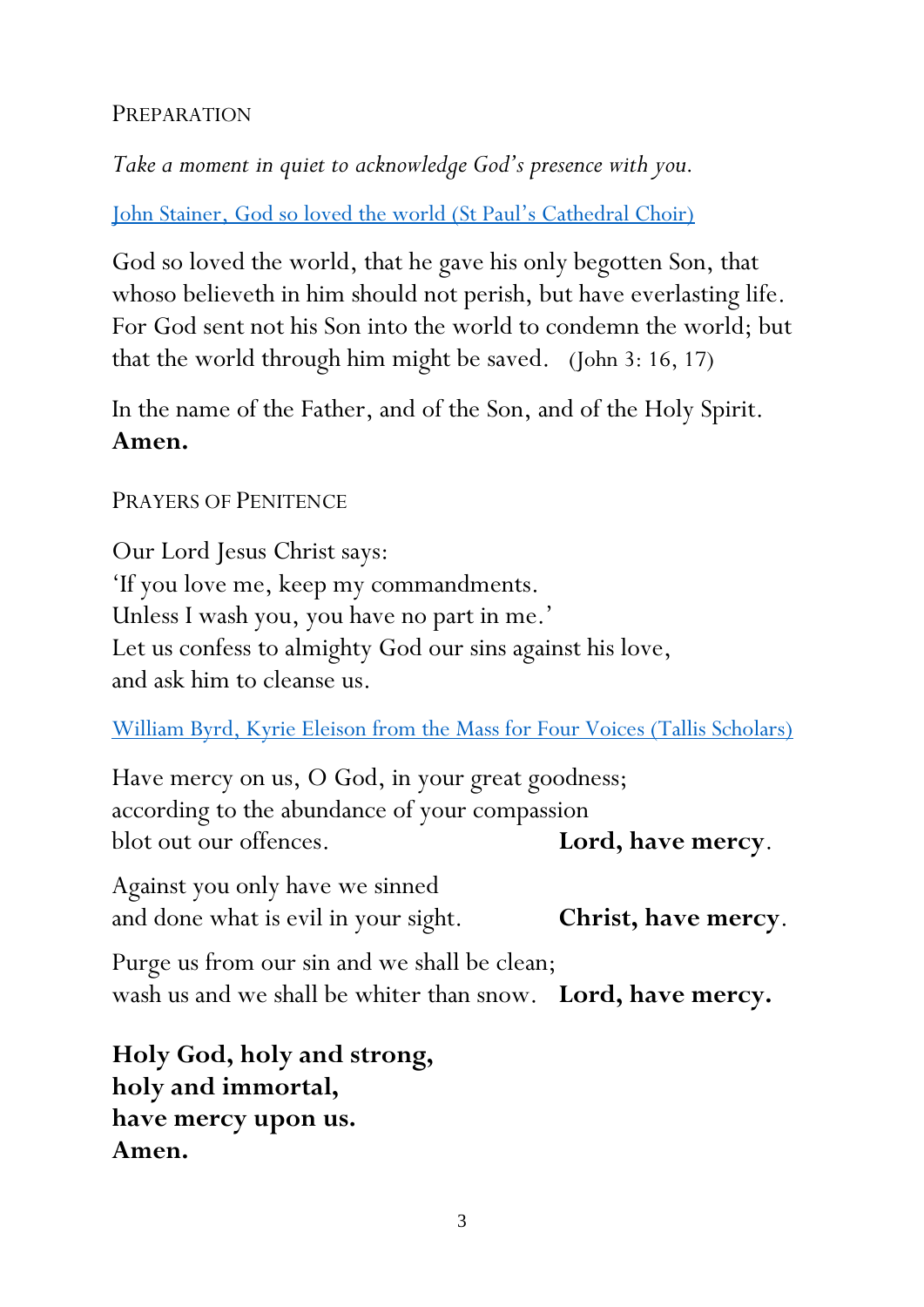Let us pray that we may love one another as Christ has loved us.

Gracious Father, you gave up your Son out of love for the world: lead us to ponder the mysteries of his passion, that we may know eternal peace through the shedding of our Saviour's blood, Jesus Christ our Lord. **Amen.**

### THE WORD OF GOD

# **A reading from St Paul to the Corinthians** *1 Cor. 11: 23–26*

For I received from the Lord what I also handed on to you, that the Lord Jesus on the night when he was betrayed took a loaf of bread, and when he had given thanks, he broke it and said, 'This is my body that is for you. Do this in remembrance of me.' In the same way he took the cup also, after supper, saying, 'This cup is the new covenant in my blood. Do this, as often as you drink it, in remembrance of me.' For as often as you eat this bread and drink the cup, you proclaim the Lord's death until he comes.

This is the word of the Lord. **Thanks be to God**.

*You may like to spend some moments reflecting on the picture opposite. Notice the face of Jesus reflected in the chalice; the shadow of the cross reflected on the white cloth; the broken bread in the centre, forming the Chi Rho symbol (the first letters of the name Christ, in Greek); the expressions on the faces of the disciples – almost all turned towards Jesus, even as Judas leaves the room. One of Jesus's hands is open in a gesture of self-offering.*

*This is a moment of intense love and mystery, containing the desire of Jesus that we should remember him and know that his presence remains with us and within us.*

*What resonates with you here? Where are you in the picture?*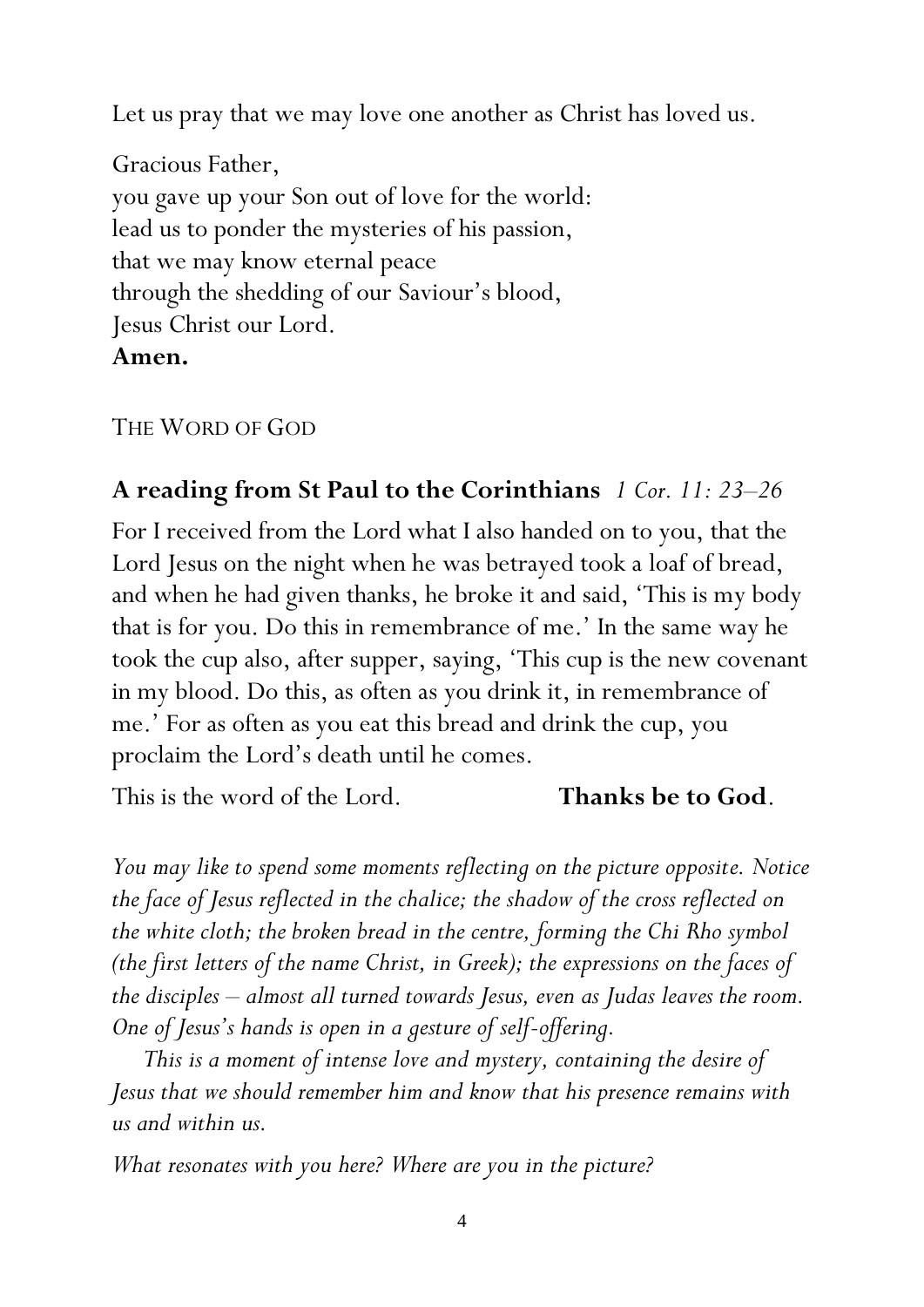

Sieger Köder (1925–2015), *Last Supper*

### [William Byrd, Ave Verum Corpus \(Gesualdo Six\)](https://www.youtube.com/watch?v=f9P_RyHWdVs)

Ave verum Corpus, natum ex Maria Virgine, Vere passum, immolatum in cruce pro homine, Cujus latus perforatum unda fluxit sanguine: Esto nobis praegustatum in mortis examine. O dulcis, O pie, O Jesu Fili Mariae, miserere mei. Amen.

Body of Christ, born of the Virgin Mary, you truly suffered, sacrificed on the cross for all humanity. From your pierced side your blood flowed. May your body and blood be to us a foretaste of what is to come, even during the ordeal of death. O merciful, holy, dearest Jesus, son of Mary. Amen.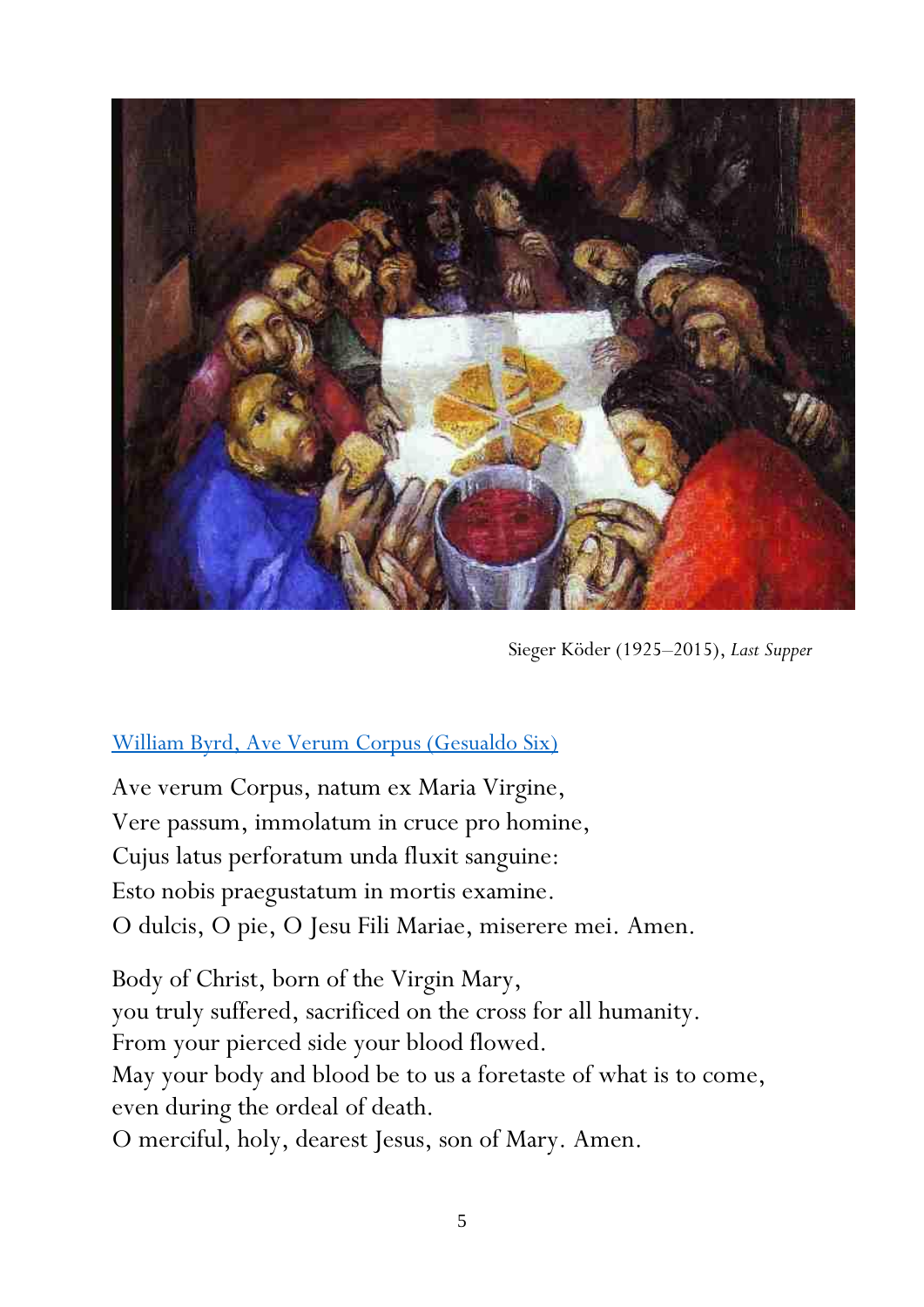The Gospel according to Saint John. **Glory to you, O Lord.**

Now before the festival of the Passover, Jesus knew that his hour had come to depart from this world and go to the Father. Having loved his own who were in the world, he loved them to the end. The devil had already put it into the heart of Judas son of Simon Iscariot to betray him. And during supper, Jesus, knowing that the Father had given all things into his hands, and that he had come from God and was going to God, got up from the table, took off his outer robe, and tied a towel around himself. Then he poured water into a basin and began to wash the disciples' feet and to wipe them with the towel that was tied around him. He came to Simon Peter, who said to him, 'Lord, are you going to wash my feet?' Jesus answered, 'You do not know now what I am doing, but later you will understand.' Peter said to him, 'You will never wash my feet.' Jesus answered, 'Unless I wash you, you have no share with me.' Simon Peter said to him, 'Lord, not my feet only but also my hands and my head!' Jesus said to him, 'One who has bathed does not need to wash, except for the fight, but is entirely clean. And you are clean, though not all of you.' For he knew who was to betray him; for this reason he said, 'Not all of you are clean.'

 After he had washed their feet, had put on his robe, and had returned to the table, he said to them, 'Do you know what I have done to you? You call me Teacher and Lord – and you are right, for that is what I am. So if I, your Lord and Teacher, have washed your feet, you also ought to wash one another's feet. For I have set you an example, that you also should do as I have done to you. Very truly, I tell you, servants are not greater than their master, nor are messengers greater than the one who sent them. If you know these things, you are blessed if you do them.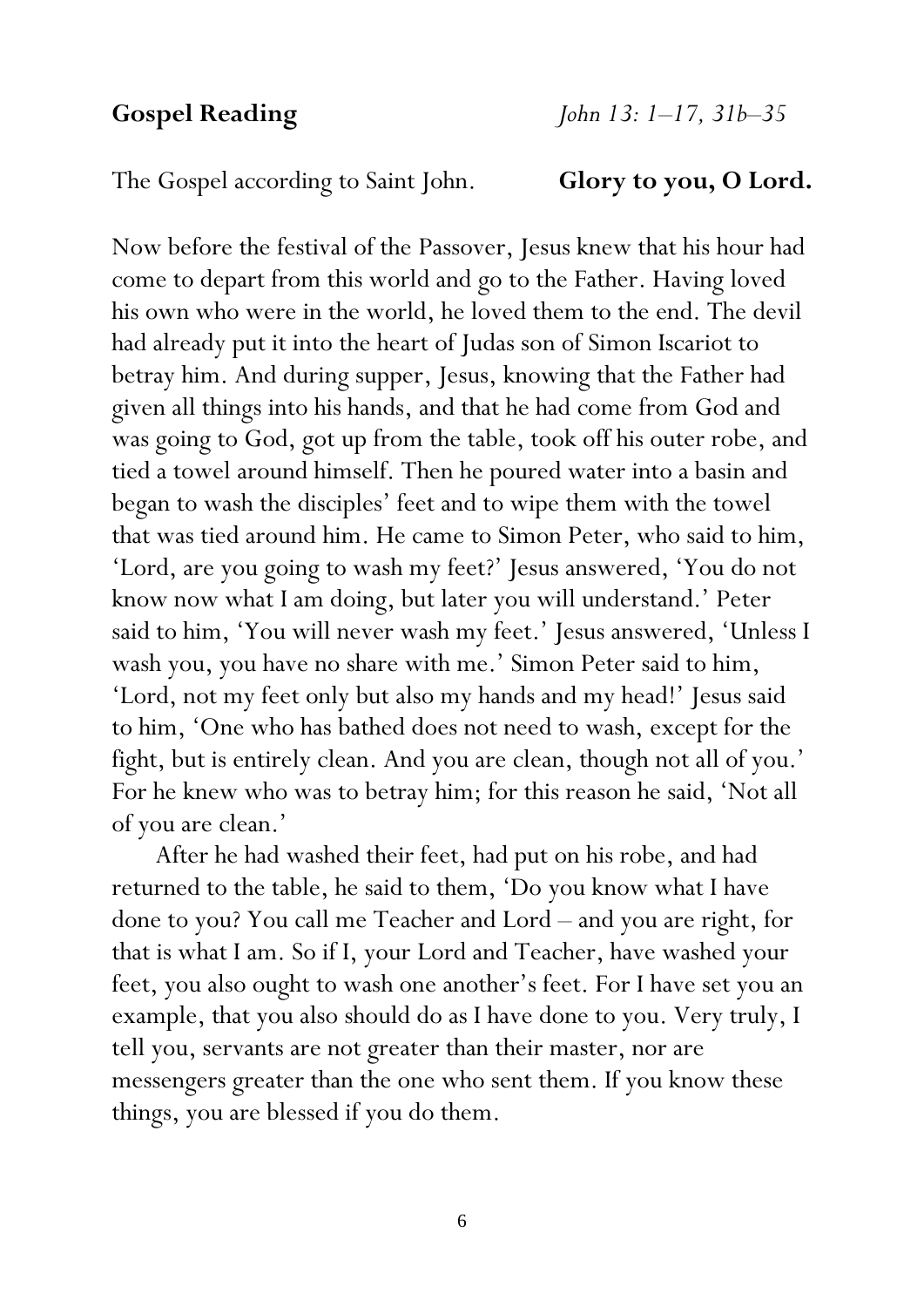Now the Son of Man has been glorified, and God has been glorified in him. If God has been glorified in him, God will also glorify him in himself and will glorify him at once. Little children, I am with you only a little longer. You will look for me; and as I said to the Jews so now I say to you, "Where I am going, you cannot come." I give you a new commandment, that you love one another. Just as I have loved you, you also should love one another. By this everyone will know that you are my disciples, if you have love for one another.'

This is the Gospel of the Lord. **Praise to you, O Christ.**

*Take a moment of quiet to ponder these words. Although the evangelists Matthew, Mark and Luke all describe Jesus taking and sharing bread and wine at the Last Supper, St John focuses instead on Jesus washing the feet of the disciples – including those of Judas. Washing someone's feet was an act thought too lowly even for slaves. But John explains why Jesus is doing this: he loves the disciples – and us – 'to the end'.* 

*You may also like to spend a little time looking at Sieger Köder's painting of Jesus washing Peter's feet (on the cover of this booklet). Jesus kneels before Peter in the guise of a servant, though the sacred nature of the task is emphasised by the striped Jewish prayer-shawl over his head. The soles of his feet are turned towards us in vulnerability, while his face is hidden and can only be seen as a reflection in the water, which is already cloudy and muddy from use.*

*After Jesus has washed the feet of all the disciples, Jesus asks them, 'Do you know what I have done to you?'*

*Looking at our own lives, perhaps in all their muddiness, can we recognise what Jesus has done for us? Where are we able to see the Lord's love for us and for those we care about during these recent weeks?*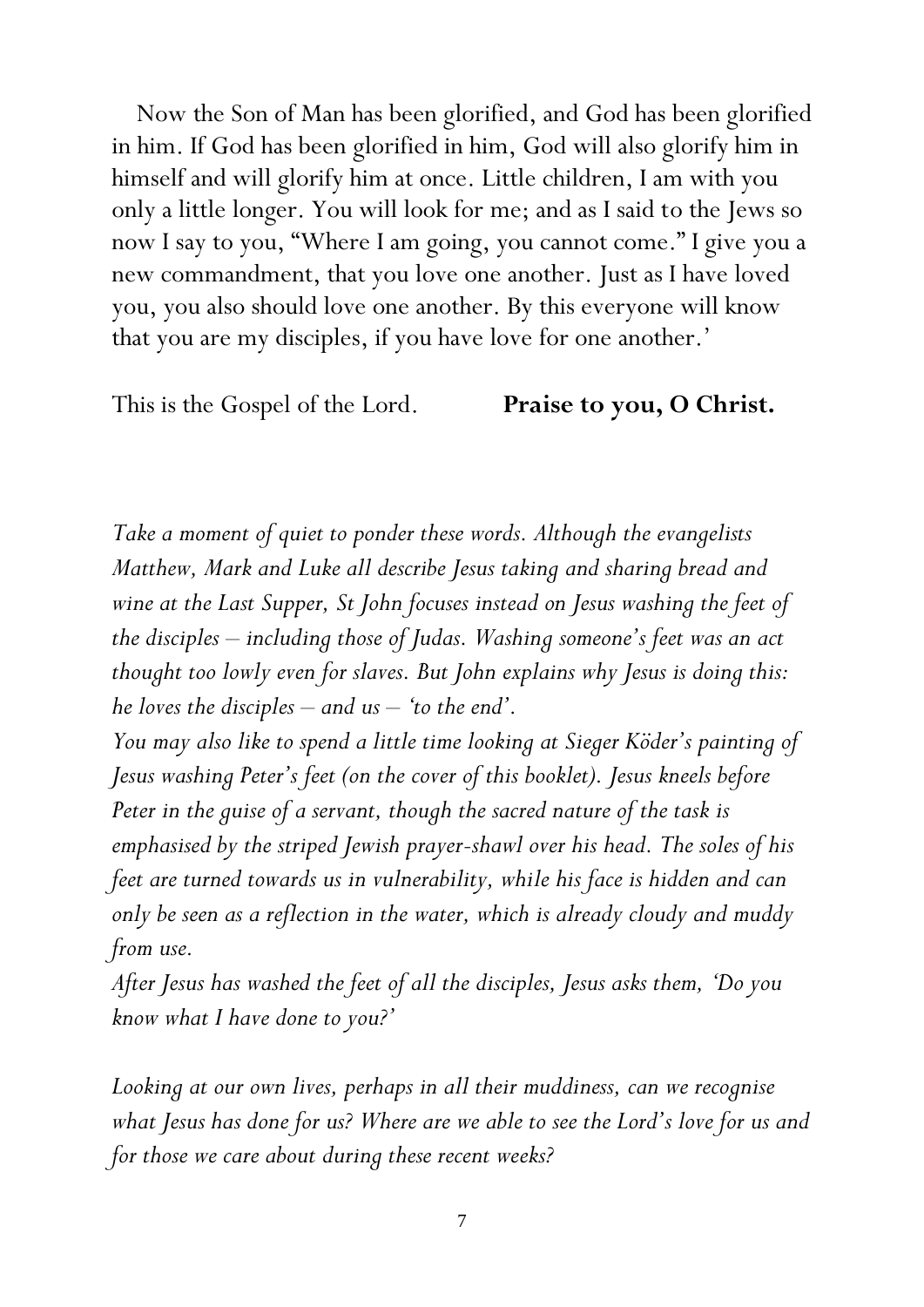# **The Washing of Feet or Hands**

*In the Maundy Thursday liturgy in St Asaph Cathedral we are invited to wash one another's hands as a symbol of our need for renewed cleansing and forgiveness, made possible by the love of God. It is also a task that Jesus calls us to do for one another. In recent weeks, handwashing has taken on a new significance and a new urgency. It has become a sign of service and our care for one another in a very real way. This evening you might like to remember this at home by resting your own hands or feet in a bowl of water, and imagining Jesus present with you, or by washing the hands or feet of someone you live with. As we do so, we pray that our merciful God will help us to commit ourselves anew to lives of service and care for one another.*

#### **The Touch of the Towel** Lisa Ann Moss Degrenia (2011)

Jesus, you kneel before me You remove my shoes and I am exposed My feet are grimy full of callouses and cracks pungent with sweat and toe jam I'm embarrassed by them I pull back but you reassure You're not offended I feel welcome in your hands vulnerable, yet safe The cleansing begins I see your reflection in the ripples I see me, too Your water brings truth and life Who I am and who I can be I am whole and home in the touch of the towel You look at my neighbour and hand it to me.



Ford Madox Brown, *Jesus washing Peter's feet*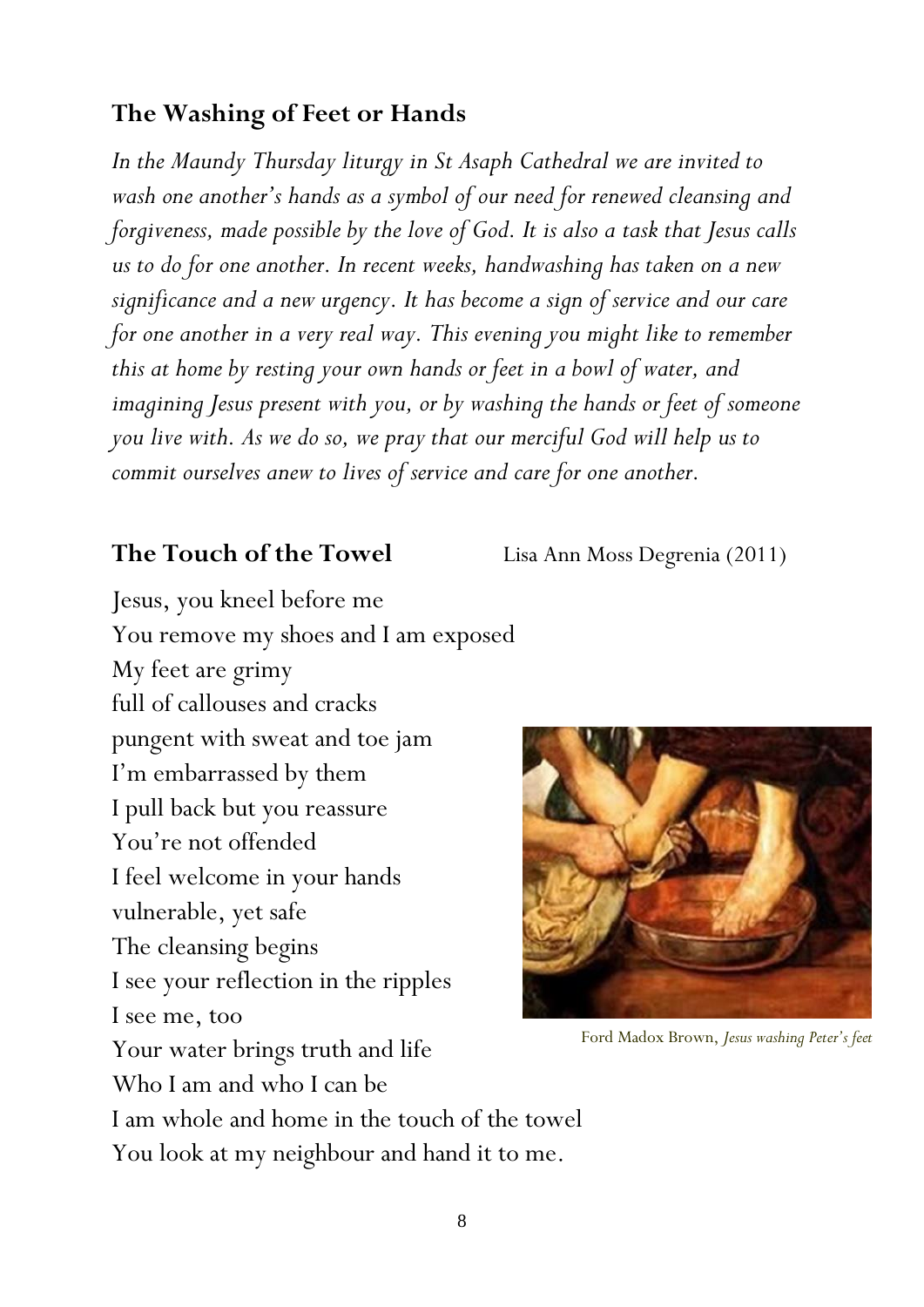*During the washing, you may like to listen to this setting of Ubi caritas et amor, and then to pray the words of the text.*

#### [Ola Gjeilo, Ubi caritas et amor](https://www.youtube.com/watch?v=JnfJL-fFMbU) (Voces 8)

# *God is love, and where true love is, God himself is there.*

| Here in Christ we gather, love of Christ our calling;   |                      |
|---------------------------------------------------------|----------------------|
| Christ, our love, is with us, gladness be his greeting; |                      |
| let us all revere and love him, God eternal.            |                      |
| Loving him, let each love Christ in all his brothers.   | God is love $\ldots$ |
| When we Christians gather, members of one Body,         |                      |
| let there be in us no discord, but one spirit;          |                      |
| banished now be anger, strife and every quarrel.        |                      |
| Christ our God be present always here among us.         | God is love $\ldots$ |
| Grant us love's fulfilment, joy with all the blessed    |                      |
| when we see your face, O Saviour, in its glory;         |                      |
| shine on us, O purest Light of all creation,            |                      |
| be our bliss while endless ages sing your praises.      | God is love $\ldots$ |

Text paraphrased by James Quinn SJ

Lord Jesus Christ, you have taught us that what we do for the least of our brothers and sisters we do also for you: give us the will to be the servant of others as you were the servant of all, and gave up your life and died for us, but are alive and reign, now and for ever. **Amen.**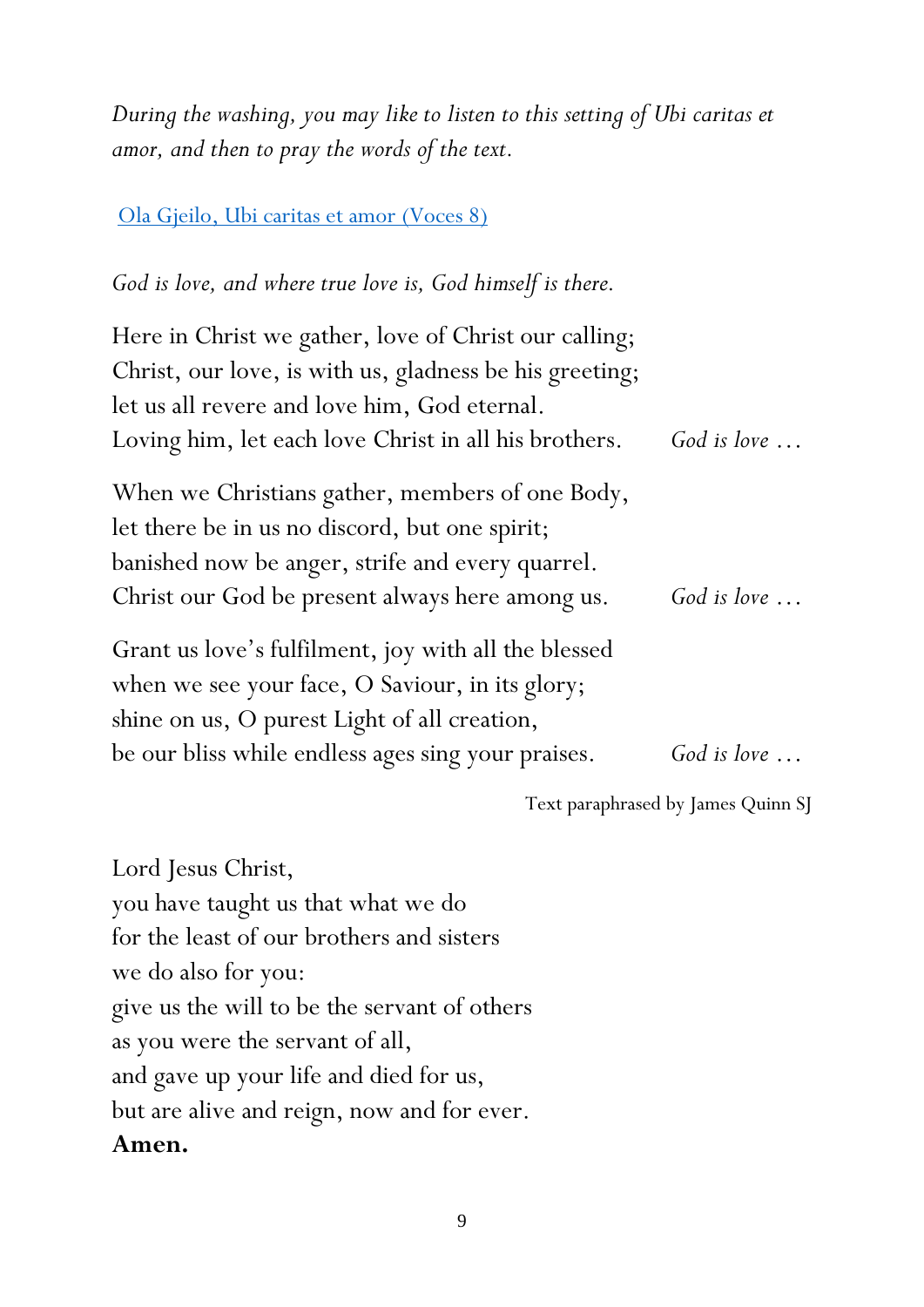# PRAYERS OF INTERCESSION

Father, on this, the night he was betrayed, your Son Jesus Christ washed his disciples' feet. We commit ourselves to follow his example of love and service.

# **Lord, hear us, and humble us.**

On this night, Jesus prayed for his disciples to be one. We pray for the unity of your Church.

# **Lord, hear us, and unite us.**

On this night, Jesus prayed for those who were to believe through his disciples' message.

We pray for the mission of your Church.

# **Lord, hear us, and renew our zeal.**

On this night, Jesus commanded his disciples to love, but suffered rejection himself.

We pray for the rejected and unloved.

# **Lord, hear us, and fill us with your love.**

On this night, Jesus reminded his disciples that if the world hated them it hated him first. We pray for those who are persecuted for their faith.

# **Lord, hear us, and give us your peace.**

On this night, Jesus accepted the cup of death and looked forward to the new wine of the kingdom. We remember those who have died in the peace of Christ. **Lord, hear us, and welcome all your children into paradise.**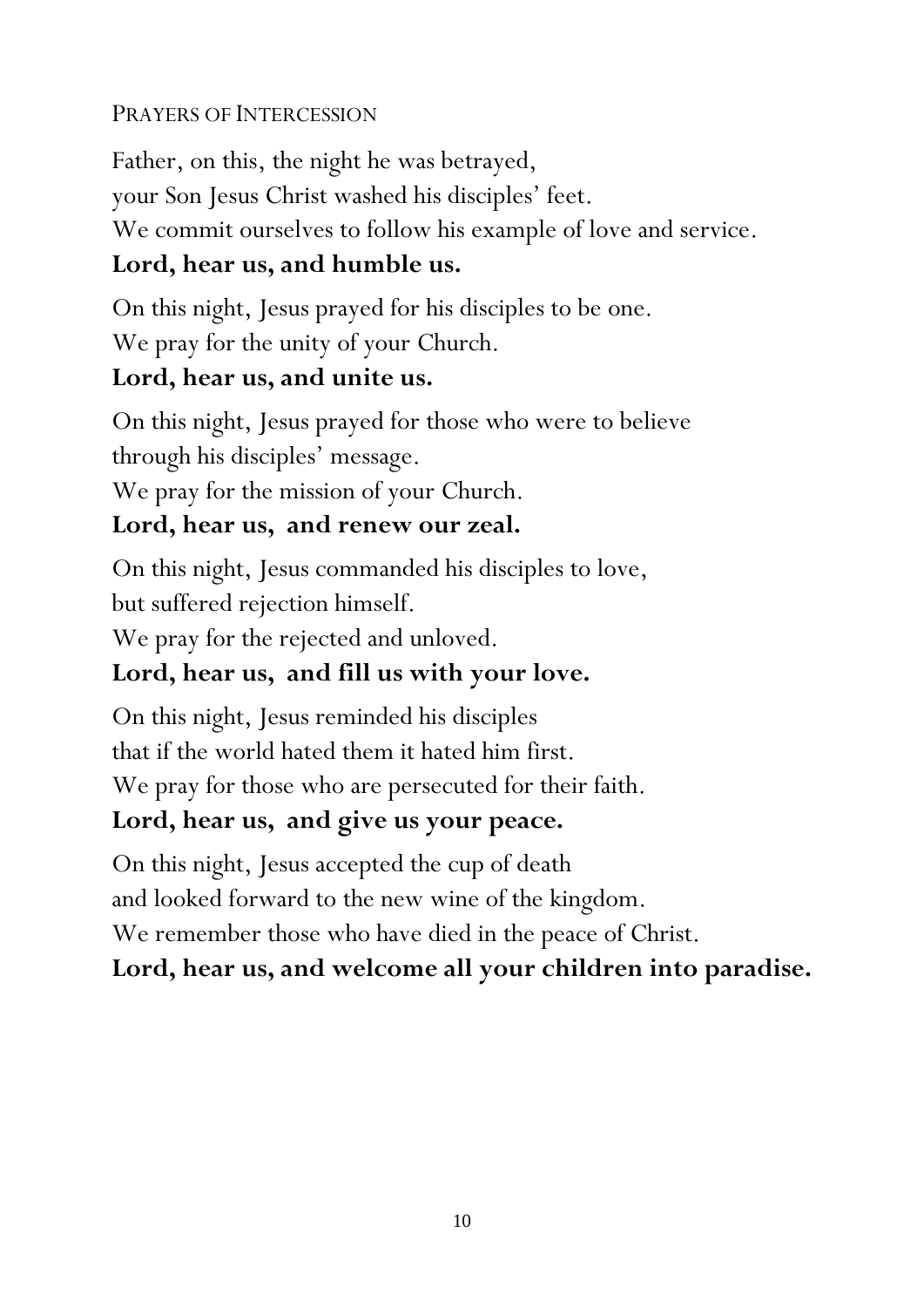### THE PEACE

Peace to this house from God our heavenly Father, Peace to this house from his Son who is our peace. Peace to this house from the Holy Spirit, the life-giver.

Eternal God, your Son Jesus Christ is the way, the truth, and the life: grant us to walk in his way, to rejoice in his truth, and to share his risen life; who is alive and reigns, now and for ever. Amen.

### [John Rutter, The Lord Bless you and Keep You](https://www.youtube.com/watch?v=DdGPnR-KyHE) (Cambridge Singers)

The Lord bless you and keep you: The Lord make His face to shine upon you, To shine upon you and be gracious, and be gracious unto you The Lord lift up the light of His countenance upon you, And give you peace. (Numbers 6: 24–26)